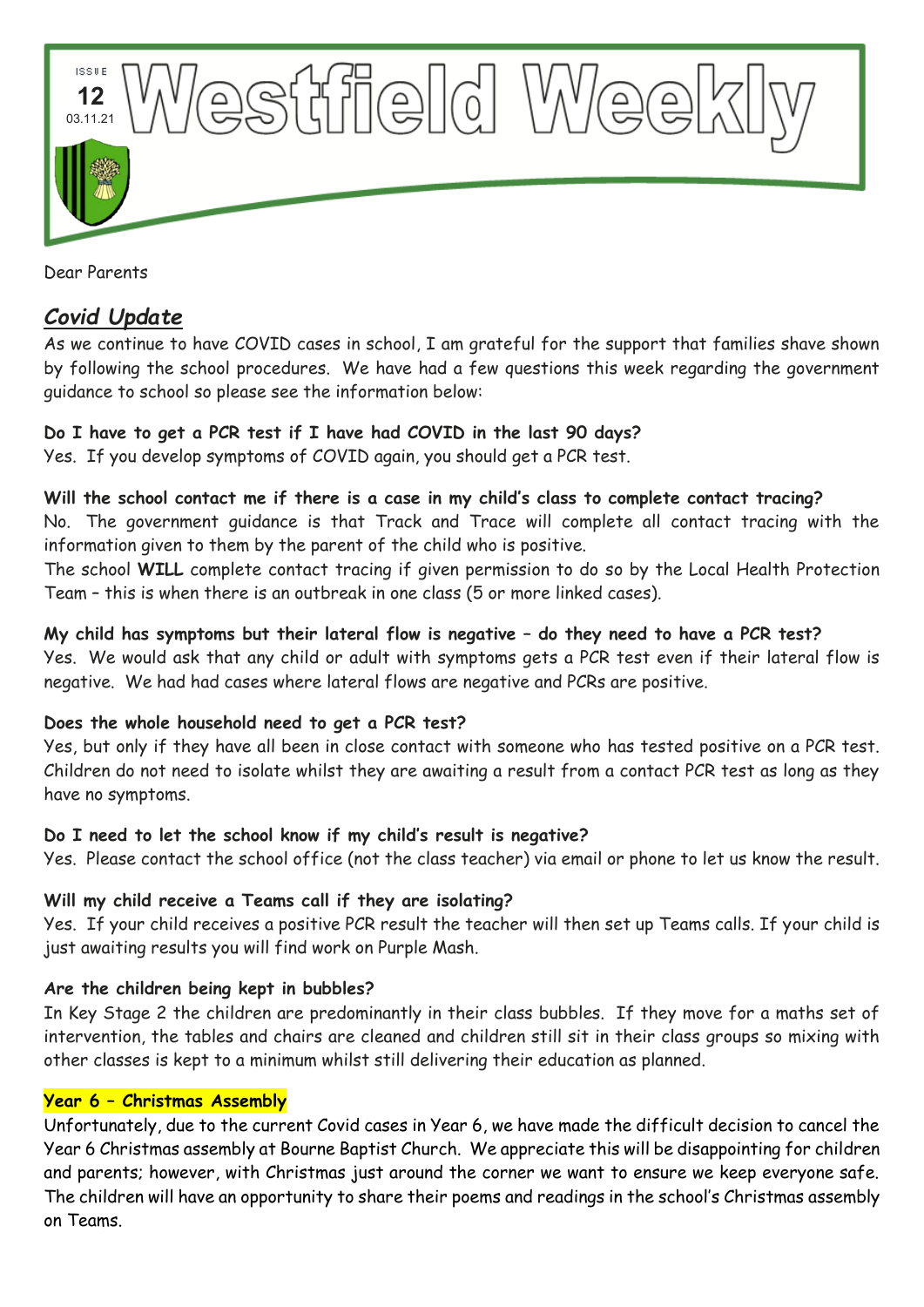# *School Information*

# **Our Stars**

A huge 'congratulations' to our special stars this week. To achieve this award children have tried very hard to excel in an area of their learning or behaviour. Our stars this week are:

| Reception | Daisy Lock       | Arabella Bennett                 |                 | All of RAB for being super on their Woods walk |
|-----------|------------------|----------------------------------|-----------------|------------------------------------------------|
| Year 1    | Adaline Lipscomb | Sebastian Grainger Archie Hallam |                 |                                                |
| Year 2    | Hattie McLean    | Houda Rais                       | Jack Lock       |                                                |
| Year 3    | Alfie Clare      | Josie Dickson                    | Arla Knowles    |                                                |
| Year 4    | Spencer Hoggart  | Olivia Dunn                      | Kaylum Cole     | Amelia Maudsley                                |
| Year 5    | Willow Watson    | Tristan Atkins                   | Tillie Phillips |                                                |
| Year 6    | Marnie Woolf     | Max Smith                        | Isaac McLaren   |                                                |

We are delighted to present **Sports Star Awards to** Sophie Howard, Millie Hill, Joel Omitiran, Seth Thompson and Adem Rais for tremendous progress at Swimming.

#### **Attendance**

Congratulations to the following classes who were winners for the week commencing  $22^{nd}$  November.

| Gold Trophy    | Miss Sloan's Class (98.94%)                             |
|----------------|---------------------------------------------------------|
| Silver Trophy  | Mr Collingwood's Class (96.23%)                         |
| Attendance Ted | Mrs Harris' Class (100%)<br>Mrs Pardoe's Class (98.96%) |

# **Update – Reception Nativity**

Due to the current number of Covid cases in school, we will be limiting these events to one class at a time. This will mean that adults can distance in the school hall. We have therefore added an additional date to enable us to do three separate performances.

We would ask that you:

- only attend on the date allocated for your child's class
- only two adults per child attend
- take a lateral flow test before attending
- wear a mask throughout the performance
- Enjoy the show!!!!

We appreciate this is a change to the original arrangements, but the current circumstances demand for us to act to keep staff, children and their families safe whilst still enjoying the festive season.

The revised dates are as follows: Monday 13th December 2:30pm - **Mrs Bull** Tuesday 14th December 2:30pm - **Miss Binder** Wednesday 15th December 2:30pm - **Mrs Church**

# **Friends of Westfield Christmas Raffle**

As we are unable to have our Christmas Fair this year the Friends of Westfield have decided to have a very exciting Christmas Hamper raffle - thank you for all of your donations. The hampers are full of fantastic Christmas goodies and there are plenty to win – 3 prizes per year group.

Tickets are available to purchase at £5 for 5 tickets through Parentmail (please check your messages) multiple tickets are available if other family members or friends wish to purchase some too!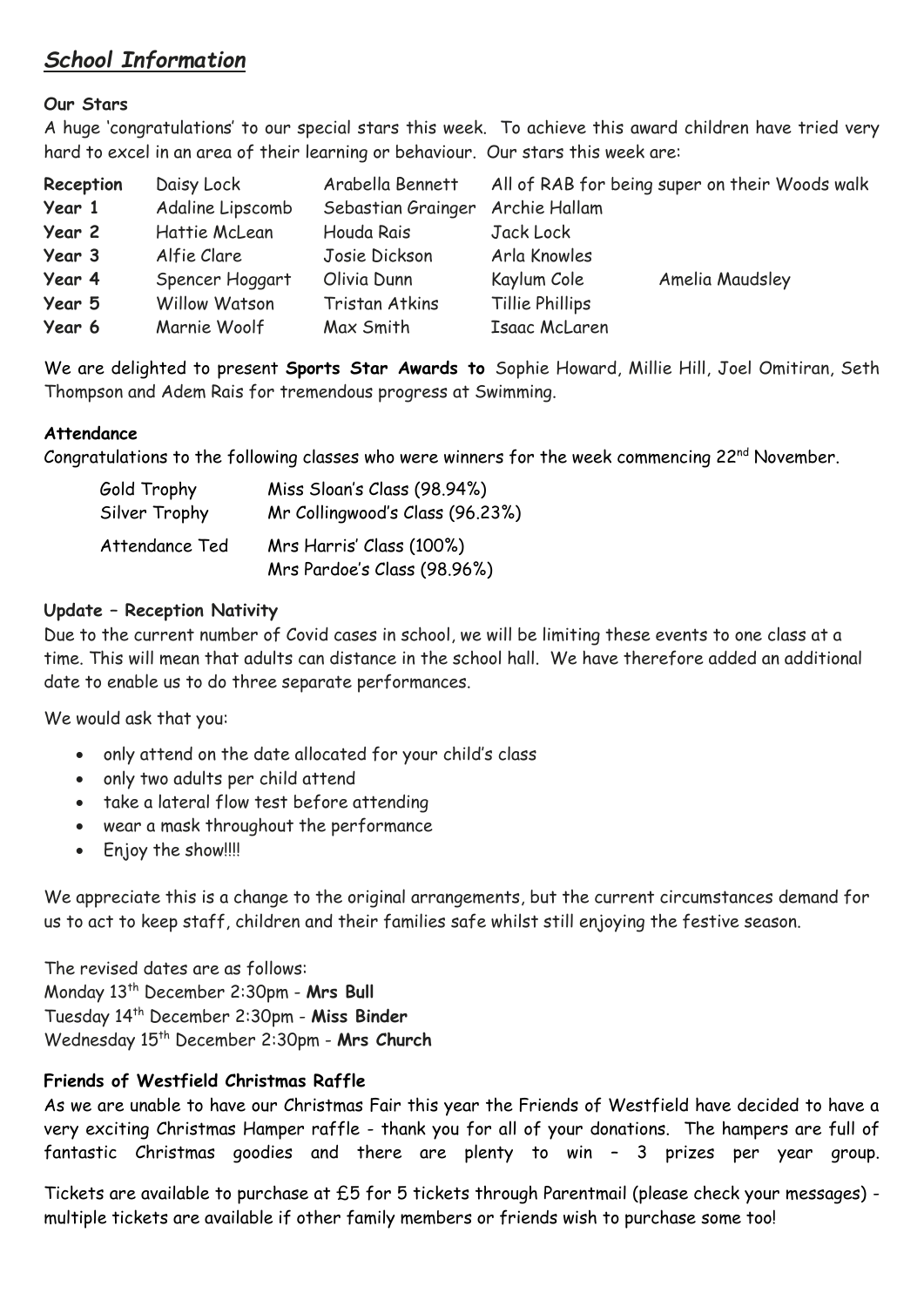The closing date to purchase tickets is Friday 10<sup>th</sup> December - the lucky winners will be drawn on Monday 13th December.

#### **SEND Coffee Morning - Postponed**

Unfortunately, due to the rise in Covid cases at school, we have taken the decision to cancel the SEND Coffee Morning that was due to take place on Wednesday 8<sup>th</sup> December. A re-scheduled date will be circulated in due course. Apologies for any inconvenience this may cause.

#### **Year 4 – Swimming**

Next Monday is the final swimming session for this term. Swimming will begin again on Monday 10<sup>th</sup> January.

#### **Clubs – Terms 3 & 4**

A reminder of the day on which clubs are taking place next term from week commencing Monday  $10^{th}$ January. All parents have been informed via Parentmail if their child has secured a place on one of the clubs below. If your child is unable to attend a club on any given week, please ensure you inform the school office. All school run clubs end at 4:00pm and children must be collected until after the February half term break when the nights are a little lighter – a reminder will be in the bulletin nearer the time.

| Monday    | Y5/6 Football           | Combined Term 3 & 4                      |
|-----------|-------------------------|------------------------------------------|
| Monday    | <b>Y2 Games/Puzzles</b> | Combined Term 3 & 4                      |
| Tuesday   | Y3/4 Hockey             | Combined Term 3 & 4                      |
| Tuesday   | Y3/4 Hama Beads         | Combined Term 3 & 4                      |
| Tuesday   | Y4 Art                  | Term 3 only (selected group of children) |
| Tuesday   | Y4 Art                  | Term 4 only (selected group of children) |
| Wednesday | Y1/2 Weekly Mile        | Combined Term 4 & 5                      |
| Thursday  | Y5/6 Hockey             | Combined Term 3 & 4                      |
| Thursday  | Y5/6 Fantasy Games      | Combined Term 3 & 4                      |
| Thursday  | Y1/2 Hama Beads         | Combined term 3 & 4                      |
| Thursday  | Y5 Gardening            | Combined Term 4 & 5                      |

# **Lincolnshire Safeguarding Children Partnership (LSCP)**

The LSCP has a new Facebook page which is live on the social medial platform. The purpose of the page is to provide information, guidance and signposting to parents, carers and families. In time the LSCP hope the page can be used as a mechanism for engagement. It seeks to promote positive messages about the work that the LSCP does. The page can be accessed via the following link: [www.facebook.com/lincolnshirescp](https://gbr01.safelinks.protection.outlook.com/?url=http%3A%2F%2Fwww.facebook.com%2Flincolnshirescp&data=04%7C01%7CEducationTeam%40lincolnshire.gov.uk%7Cc253eefecdf245809a5e08d9ae890c22%7Cb4e05b92f8ce46b59b2499ba5c11e5e9%7C0%7C0%7C637732725916614976%7CUnknown%7CTWFpbGZsb3d8eyJWIjoiMC4wLjAwMDAiLCJQIjoiV2luMzIiLCJBTiI6Ik1haWwiLCJXVCI6Mn0%3D%7C3000&sdata=clfbsgOZkzomGw2RFzWRgNXXCiyJwBNPD9SgA03xHsA%3D&reserved=0)

#### **Oracy Challenge: What could this be …?**

Rather than asking 'what is it?' we can ask 'what could this be?'. This question encourages you to try out new possibilities of what it could be. Try exploring new ideas and playing with different perspectives. Look at the picture below and ask 'what could this be?'

It could be a pen or it could be a feather dropped from a giant bird.

There are no wrong answers. Use your imagination!